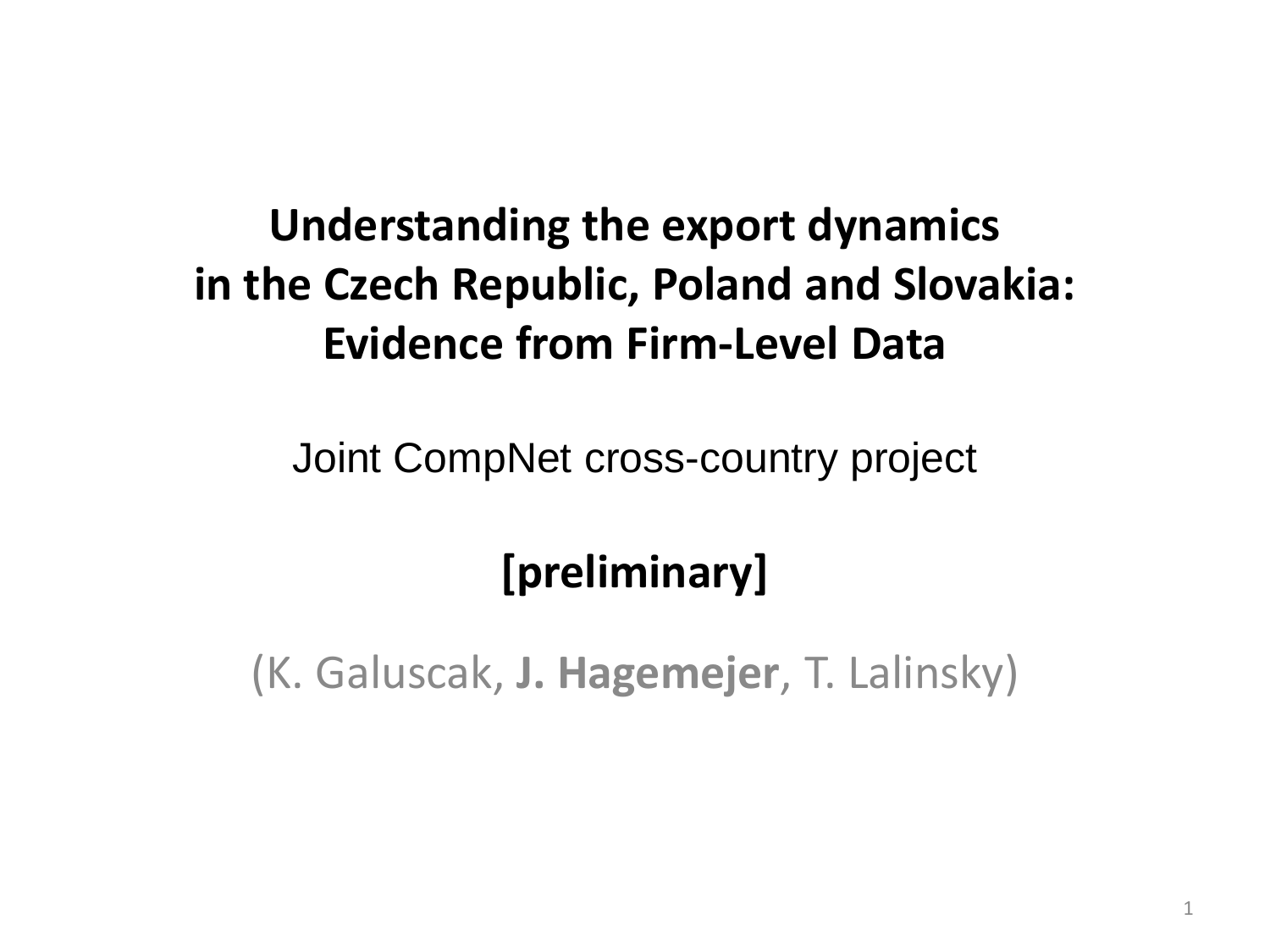# Introduction

- Focus on 3 New Member States: Czech Republic, Poland, Slovakia
- 2 non-euro area / 1 euro area member
- Following Bricongne et al. (2012), we decompose the export dynamics into (firm, country, product) extensive and intensive margin
- Non-residents/residents decomposition
- Decompositions by use (capital, intermediate, consumption goods)
- Decomposition by factor content/technology
- Run firm-level regressions to explain different margins of trade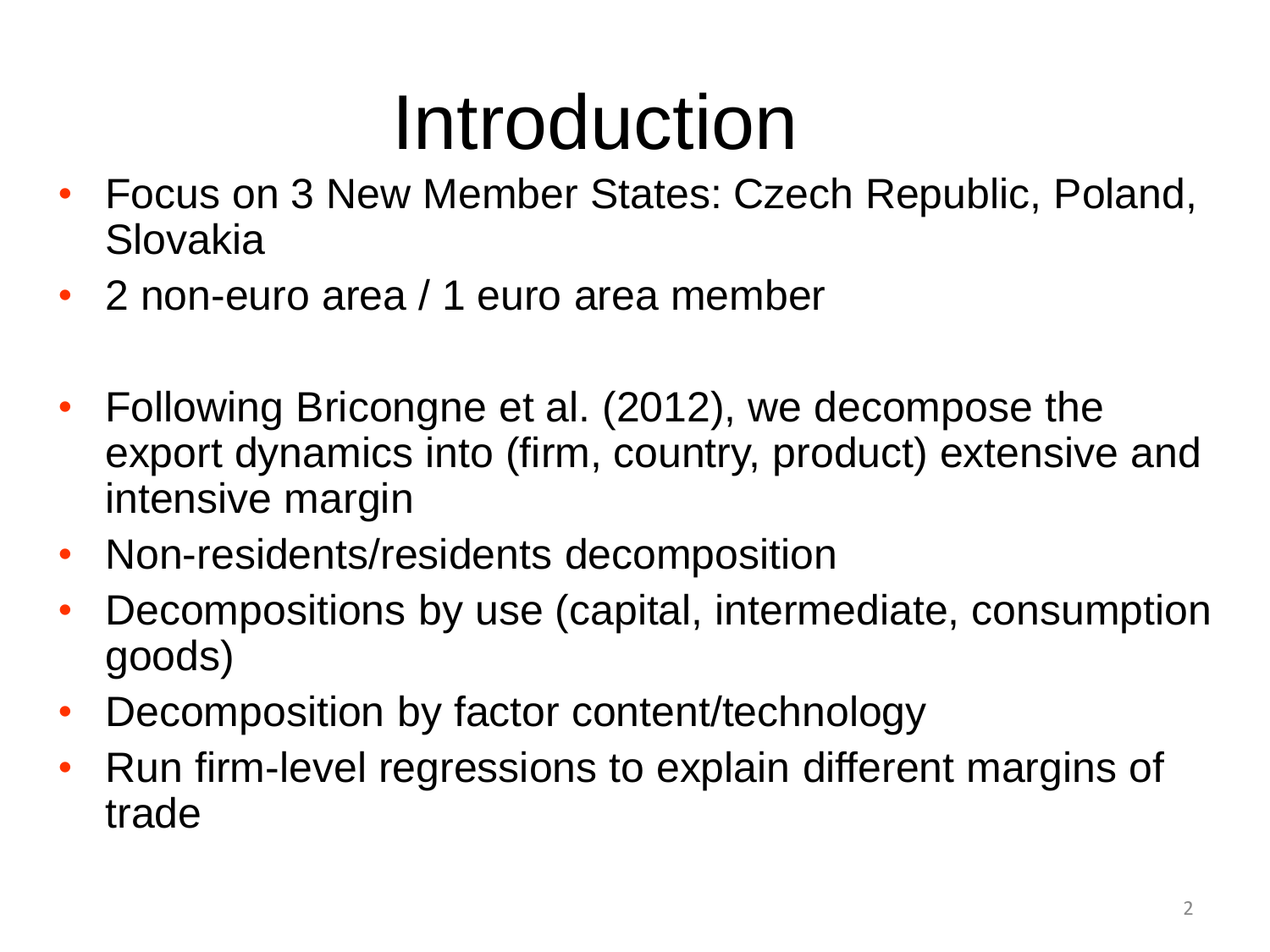### Basic facts

- 2 small very open / 1 big relatively closed one
- Similar level of business environment and level of development

|                                     | Czech Republic | <b>Poland</b> | <b>Slovakia</b> |
|-------------------------------------|----------------|---------------|-----------------|
| Population (mil.)                   | 10,5           | 38,5          | 5,4             |
| Export Openness (%)                 | 78             | 47            | 97              |
| GPD P.C. (PPS, % EU)                | 79             | 66            | 75              |
| <b>Relative Productivity (% EU)</b> | 72             | 72            | 81              |
| Doing Business Ranking              | 75             | 45            | 49              |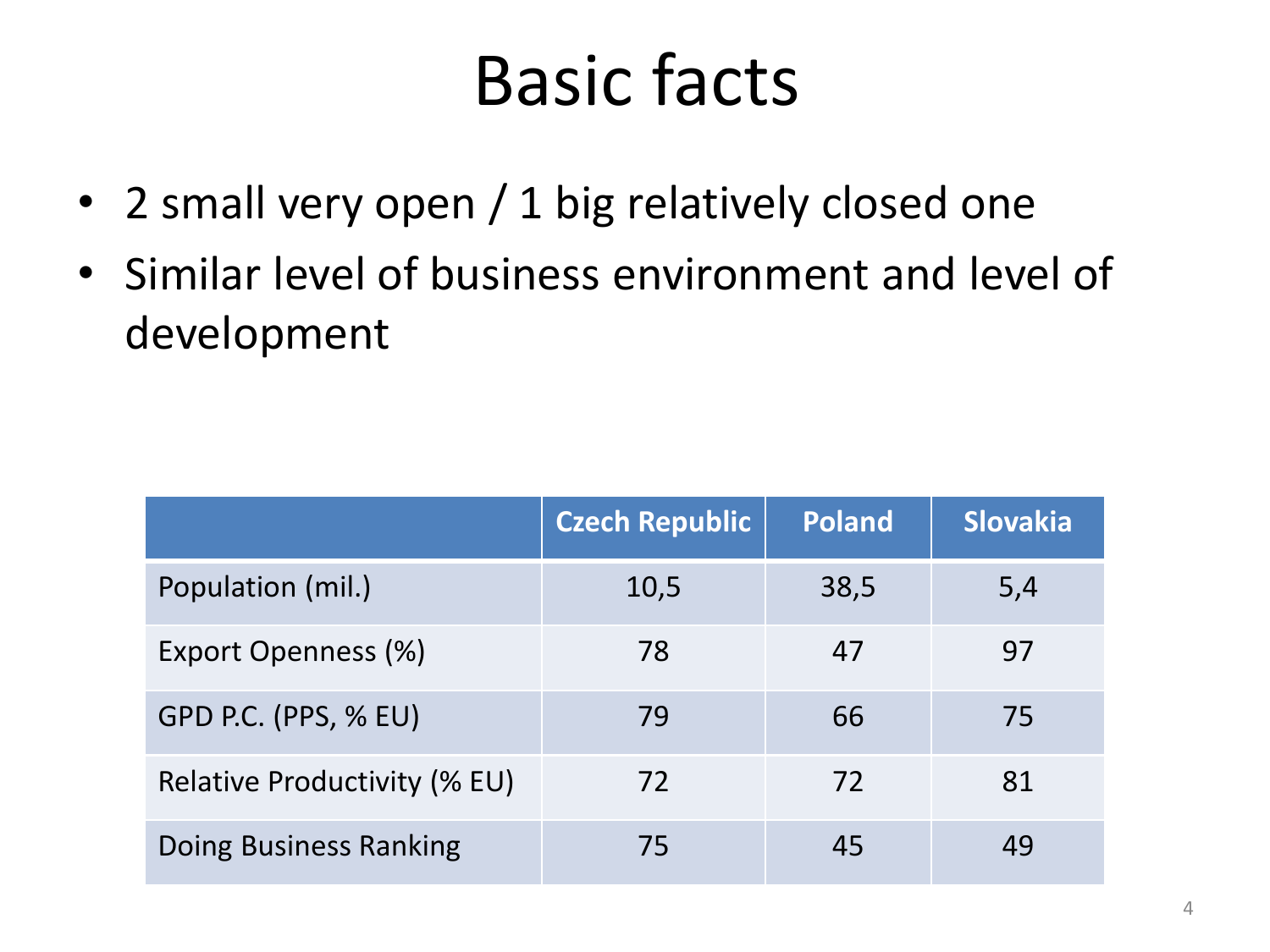### Export and Growth

- Significant drop in exports during crisis in all three countries
- But export remains key growth driver in CZ and SK
- Poland continous growth (in 2009) thanks to domestic demand and dropping imports (depreciation)

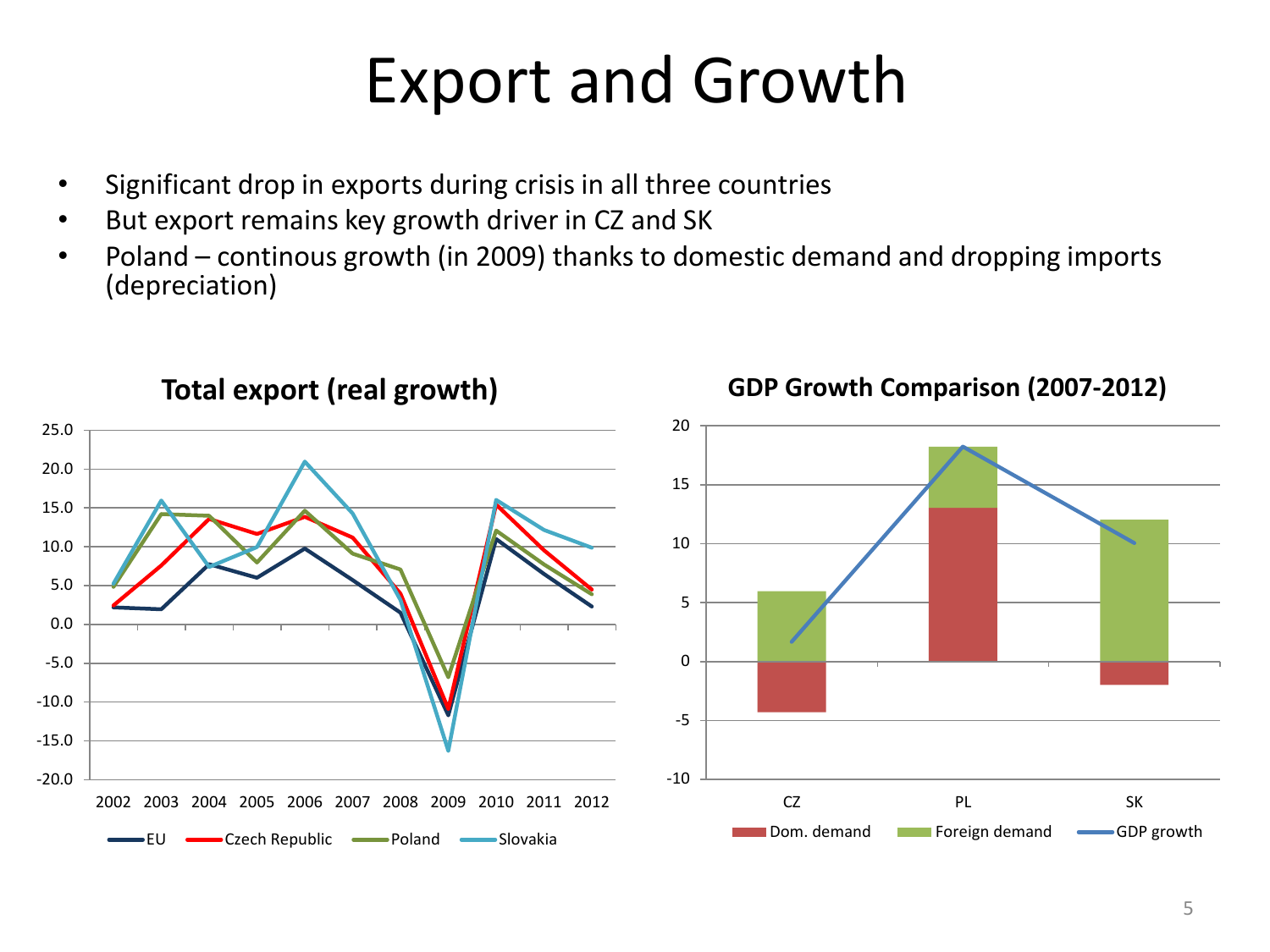### Main Trade Characteristics

- Important bilateral linkages, high on dependance on DE
- Dominating transport equipment, higher share of food in PL



**Exports by Destinations (2012)**



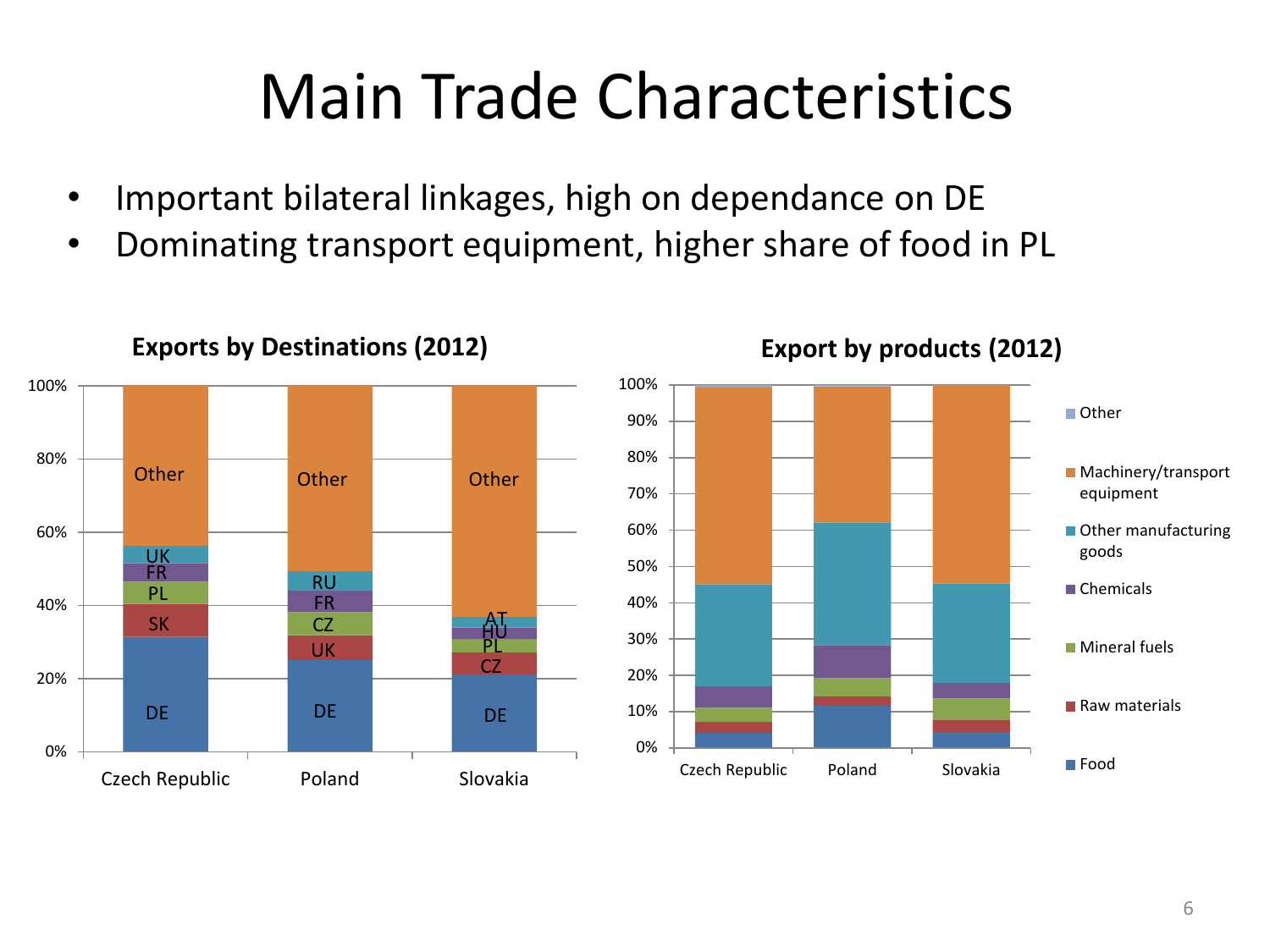### Exchange Rate Development

• Continued appreciation in SK versus depreciation in PL and CZ in 2009

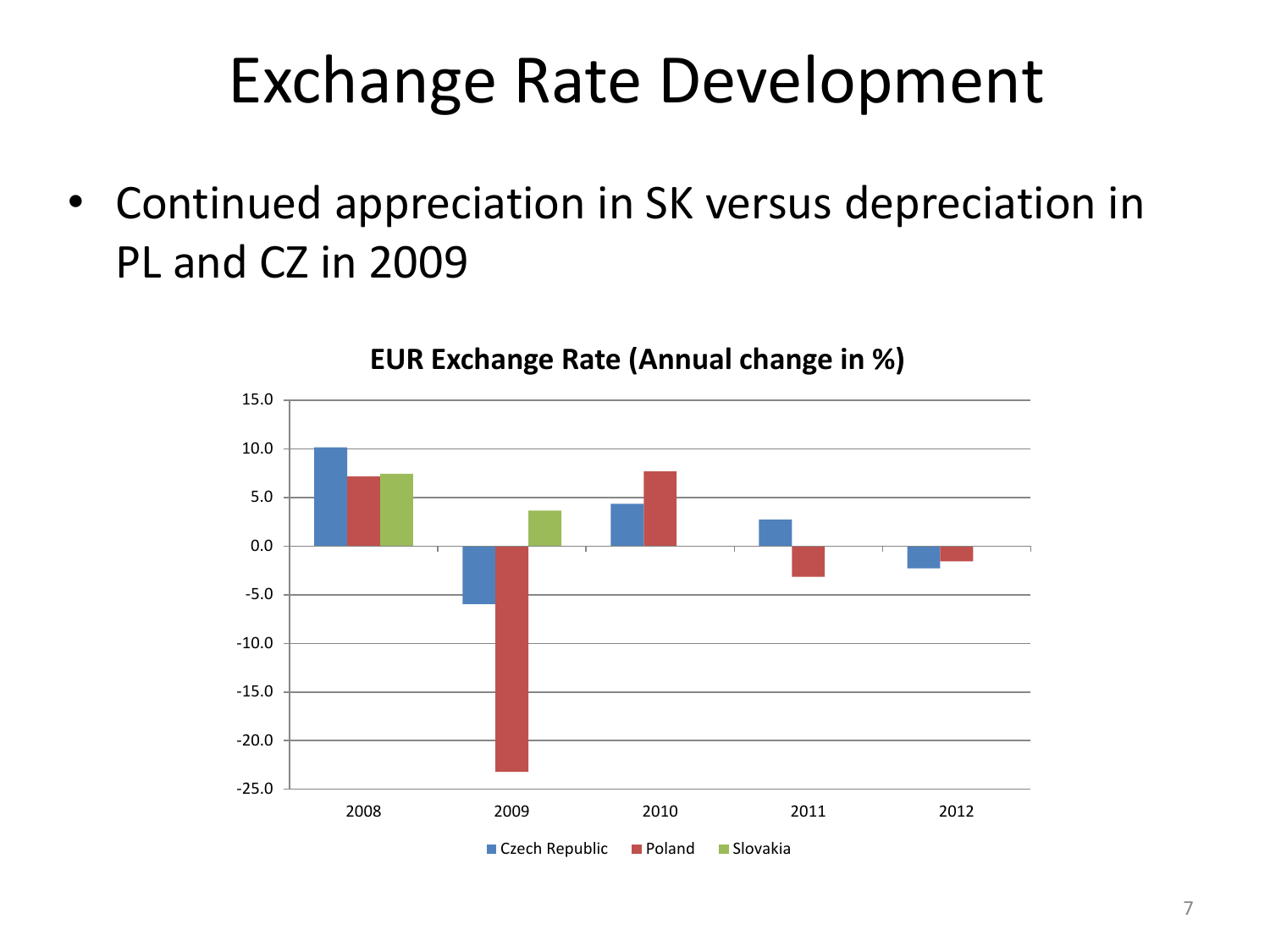### Data

- Extrastat and Intrastat data in 2007-2012, products at CN8
- Focus on HS6 since 2007 (major changes to HS6 in 2007, previous years will be added in the next part)
- Use yearly information to construct mid-point growth rates
- Define non-residents and products by use (using BEC classification)
- Decomposition by Sudip Ranjan Basu (forthcoming) at HS4 into: technology intensive, fuels and primary, resource intensive manufacturing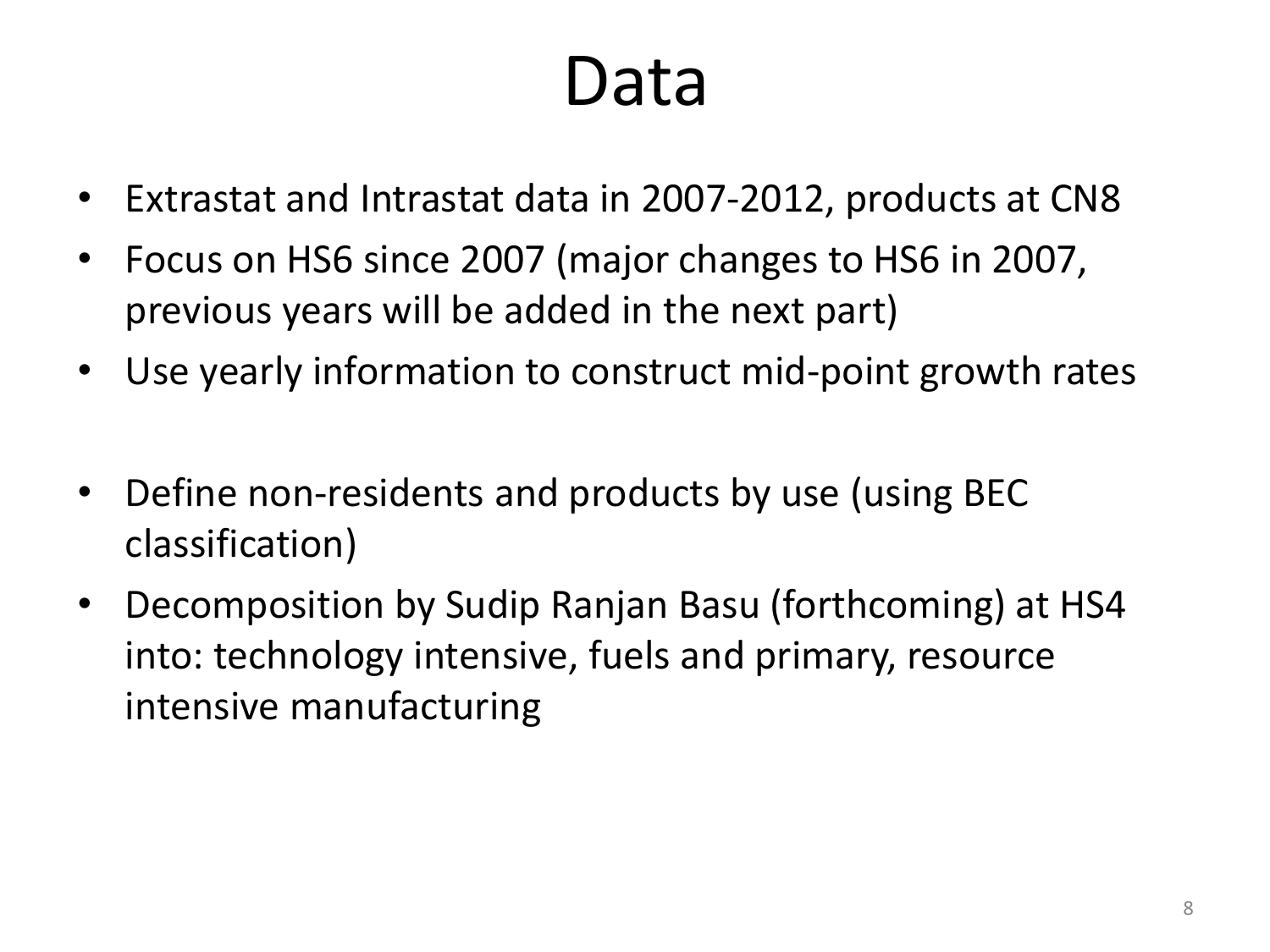### Summary Statistics – Totals (2012)

• Non-residents play important role, mainly in Czech Republic (less so in Slovakia)



**Total Export (2012)**

Residents **Non-residents**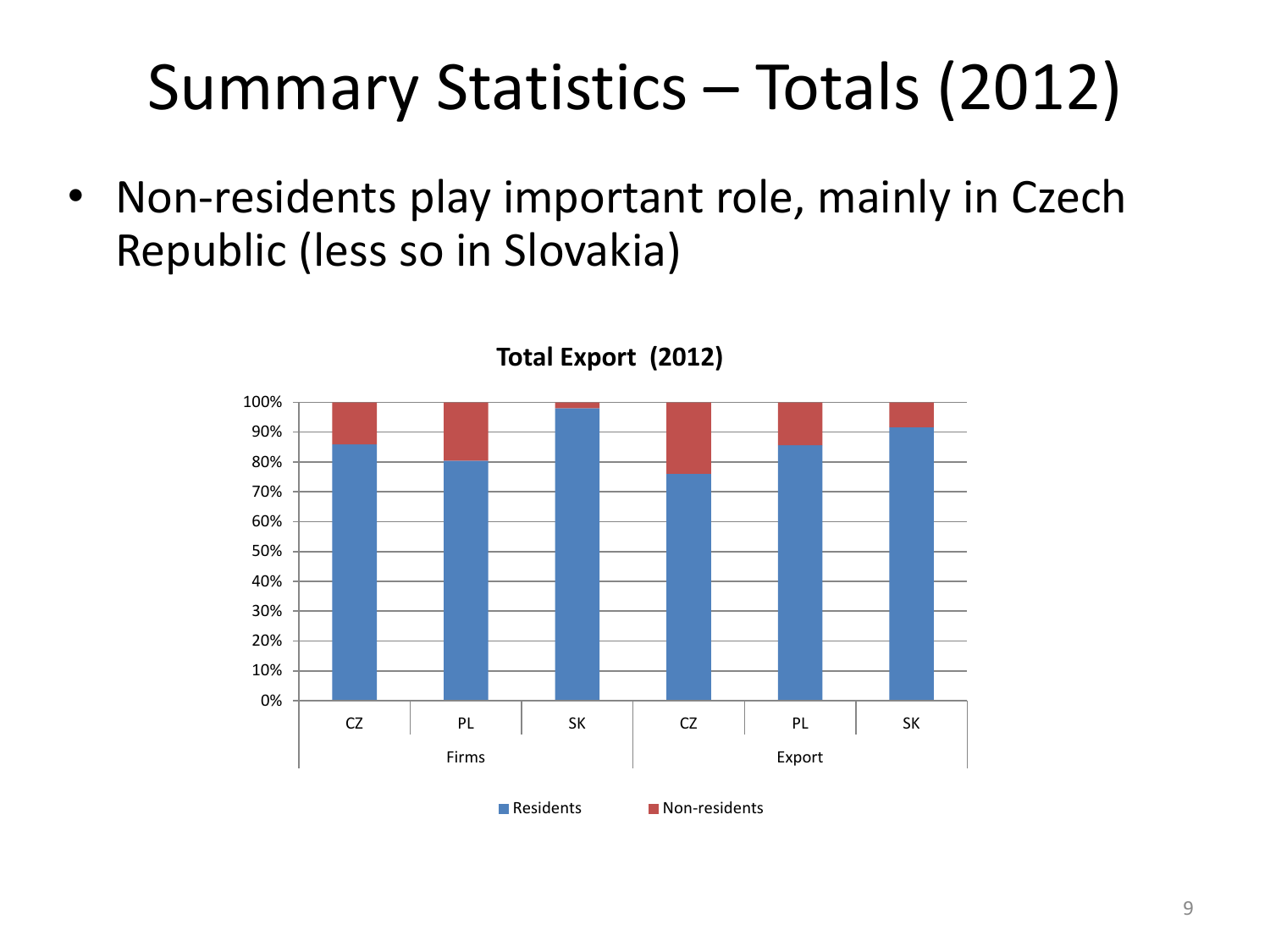### Summary Statistics – Medians (2012)

• Non-residents tend to export fewer products and serve fewer markets (but not in Slovakia)



### **Median Export (2012)**

Residents **Non-residents**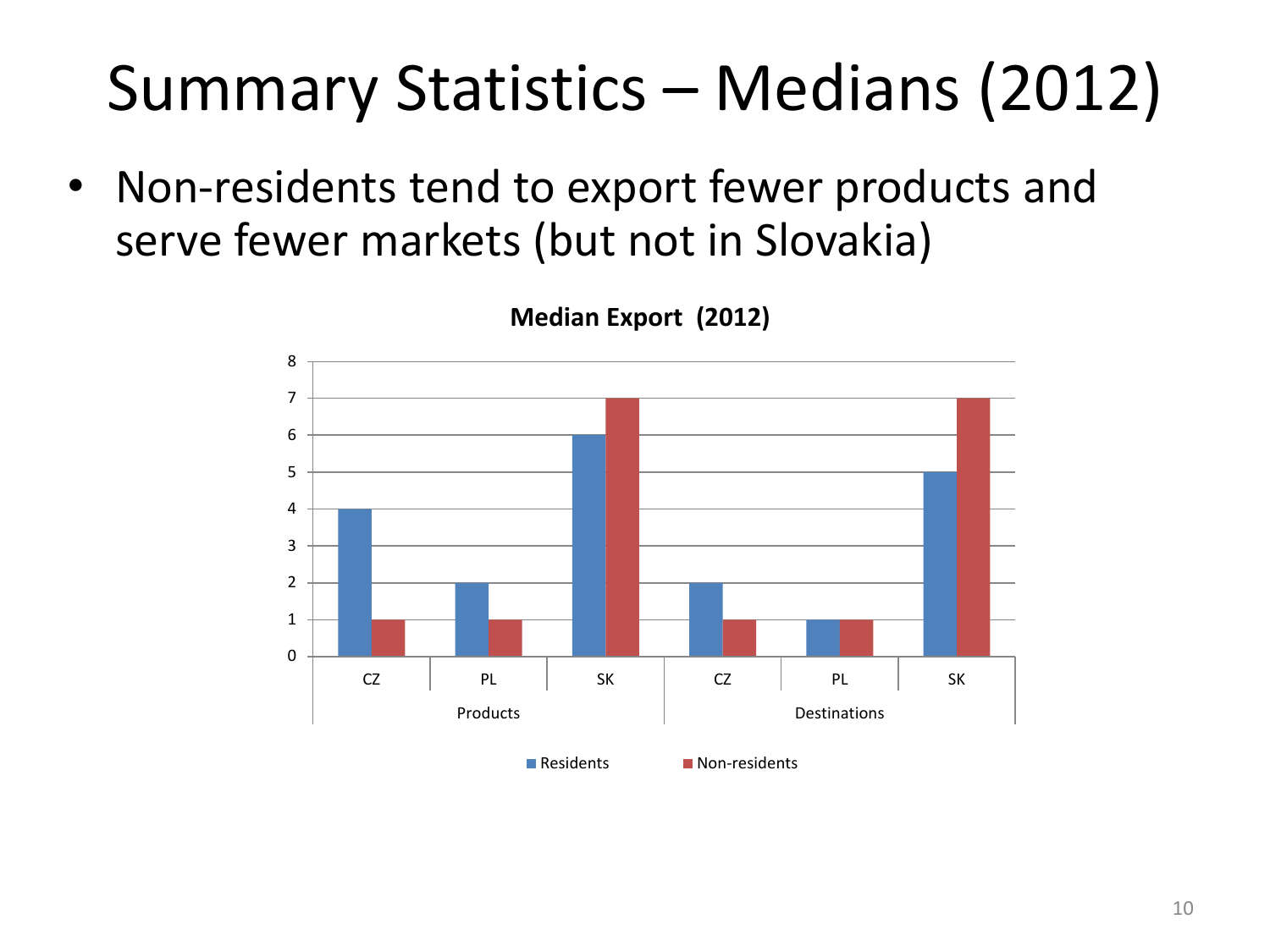### Overall Net Margins (EUR)



- Most of the changes in trade are driven by intensive margins
- In 2008 trade was growing in CZ and PL, negative intensive margin in SK
- 2009: drop in trade. PL all margins. SK and CZ – new firms enter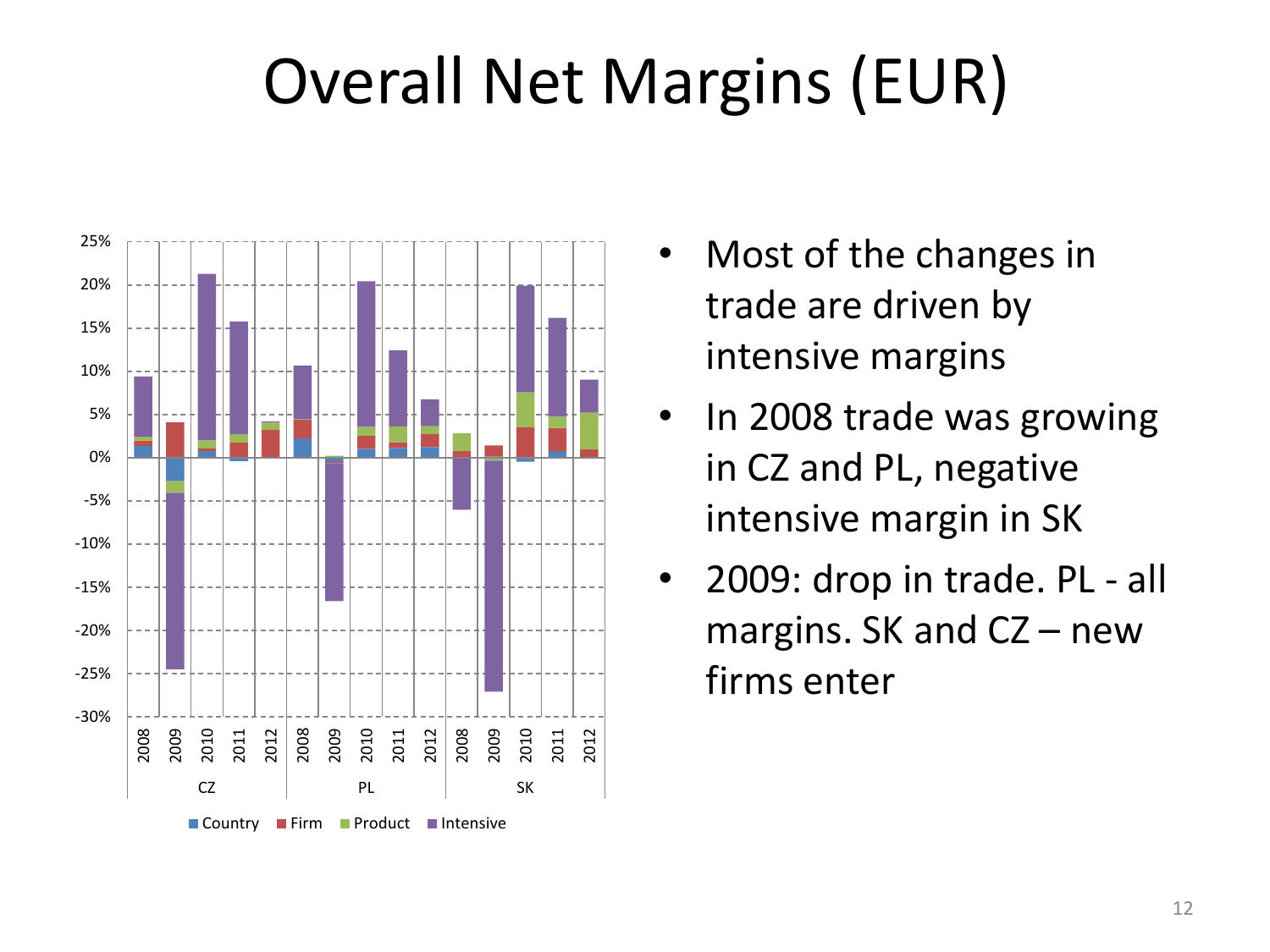### Cumulated margins 2008-2012



- Increase during the analyzed period (highest in PL, lowest in SK)
- Negative CEM for CZ and IM for SK! Deeper if 2009-2012 analyzed.
- Negative IM for SK with high positive contribution of EM.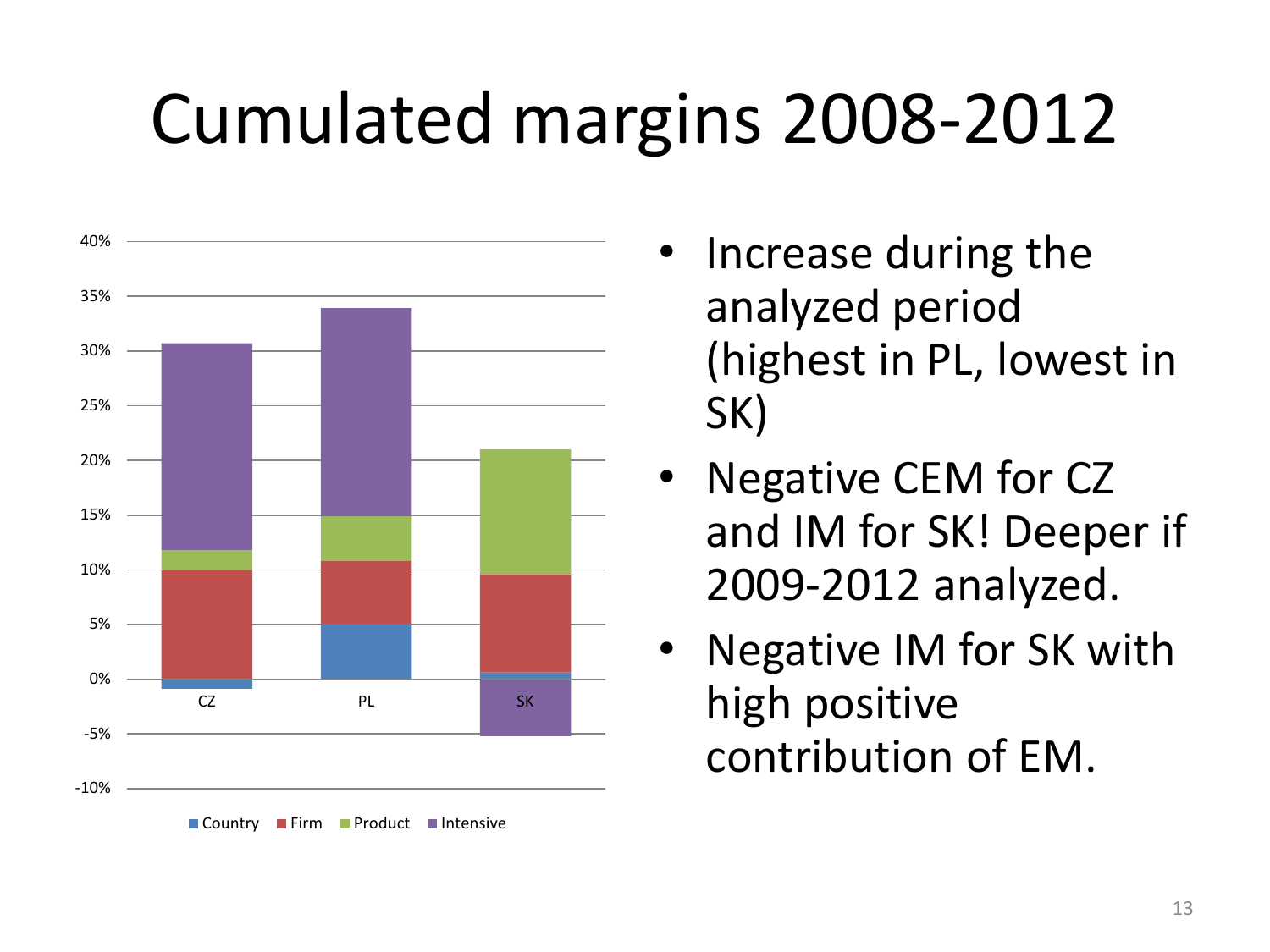### Net Intensive Margins (EUR)

• Drop in trade across all major destinations in all three countries (in 2009)

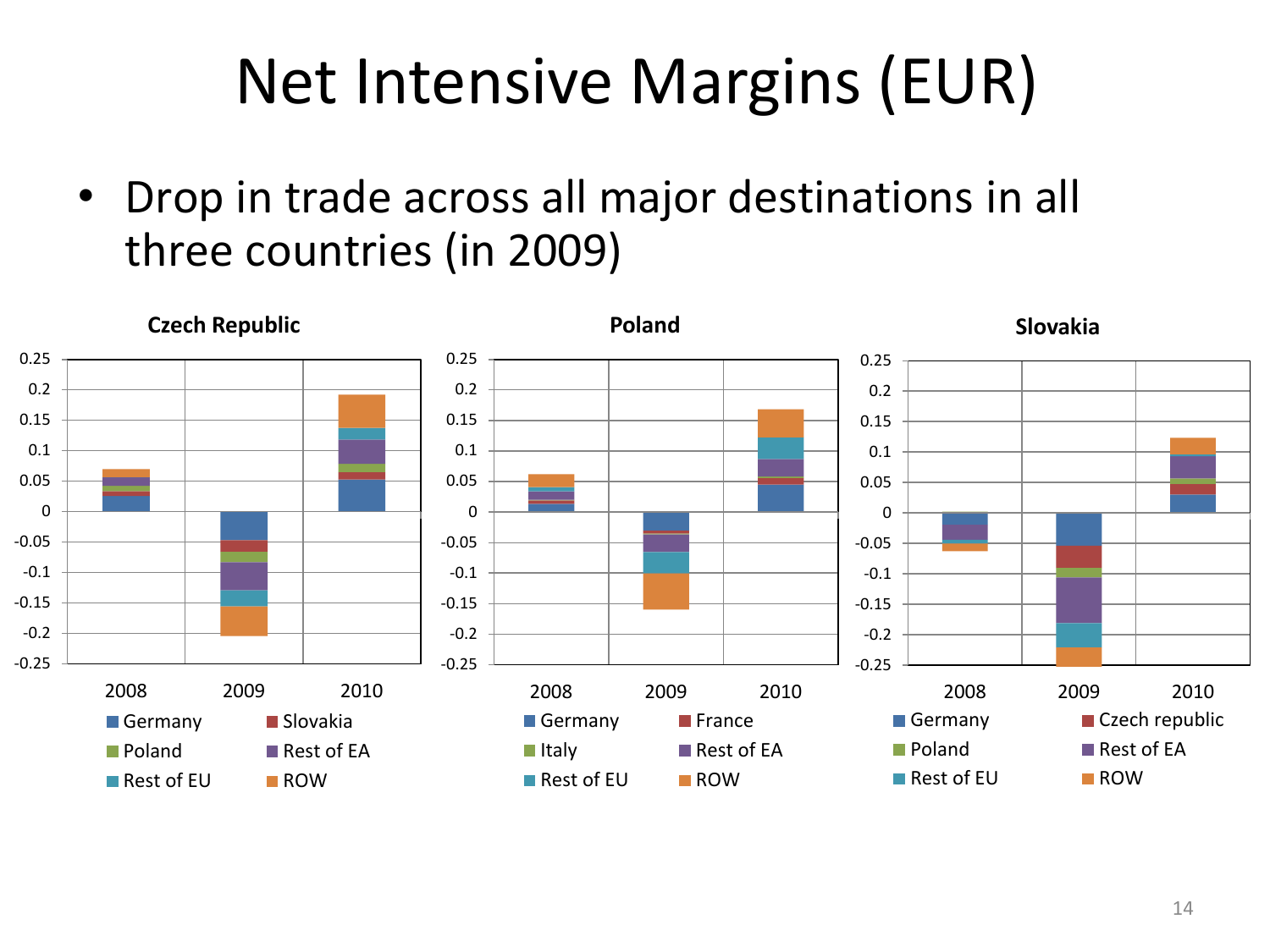### Net Extensive Margins in 2009

- Very heterogenous adjustment, new Czech and Slovak firms entering export markets, new products exported from Poland to EA (and rest of EU)
- Fewer products exported outside EU
- Contributions of Extensive margin CZ > SK > PL

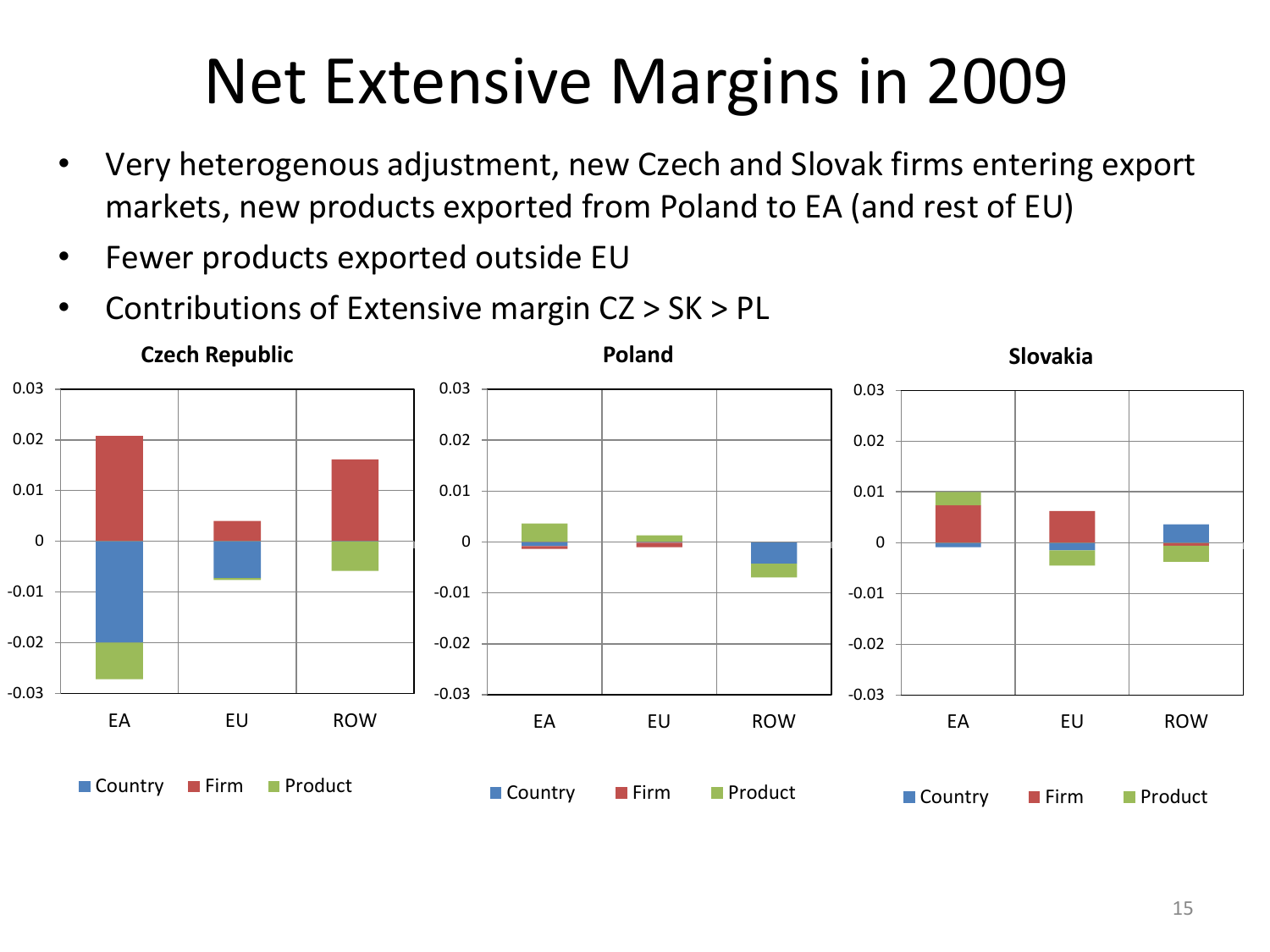## Firm entry/exit rates



- Different timing of firm reaction.
	- PL: Almost zero firm margin in 2009 – larger exit and larger entry (PL)
	- CZ: Increase in exit mostly in 2010
	- SK: Peak of entry in exit in 2010 (SK)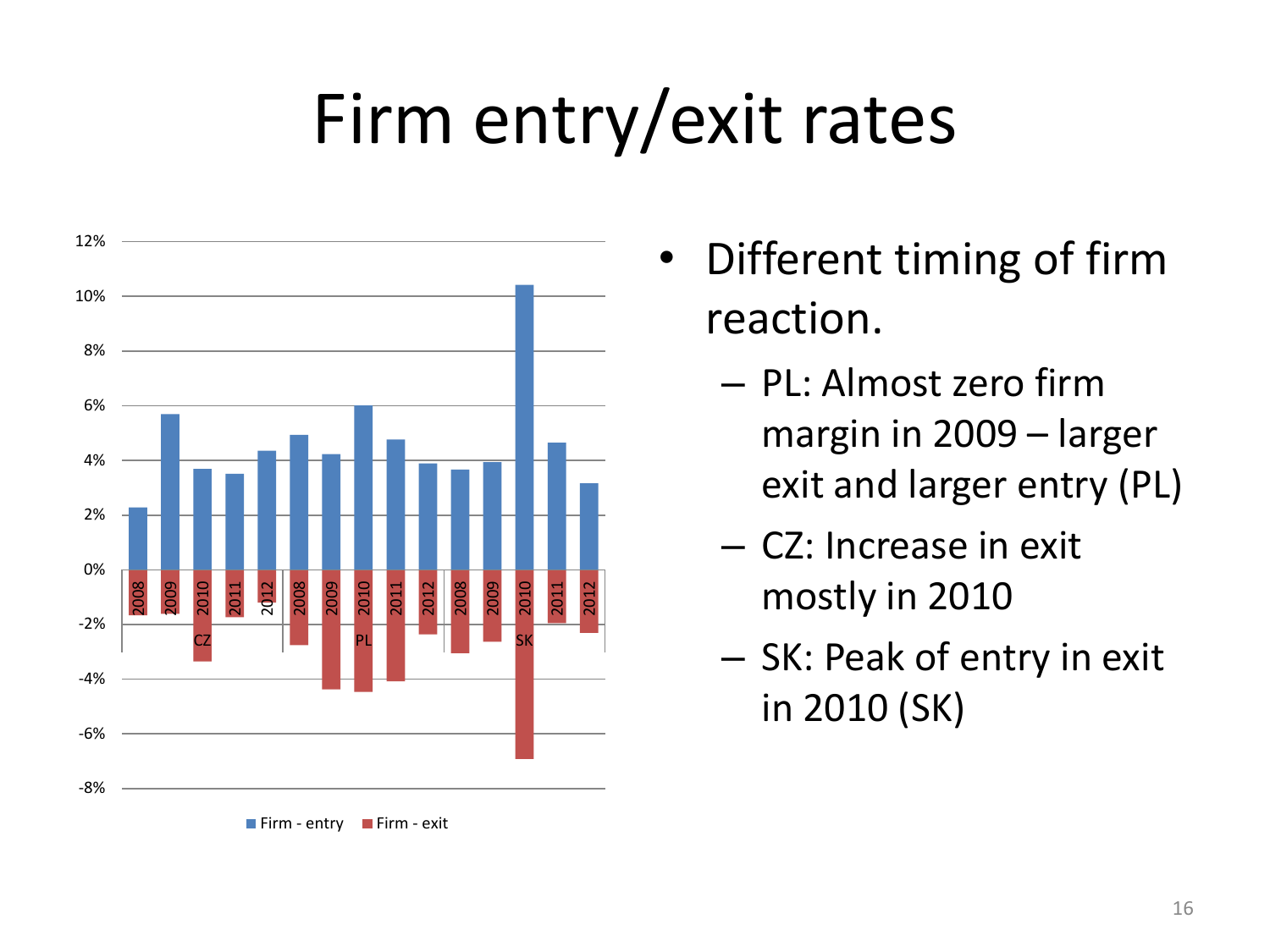### Product entry/exit rates



- 2009: increased exit rates in all countries – most of adjustment through exit
- Product turnover smallest in CZ, largest in SK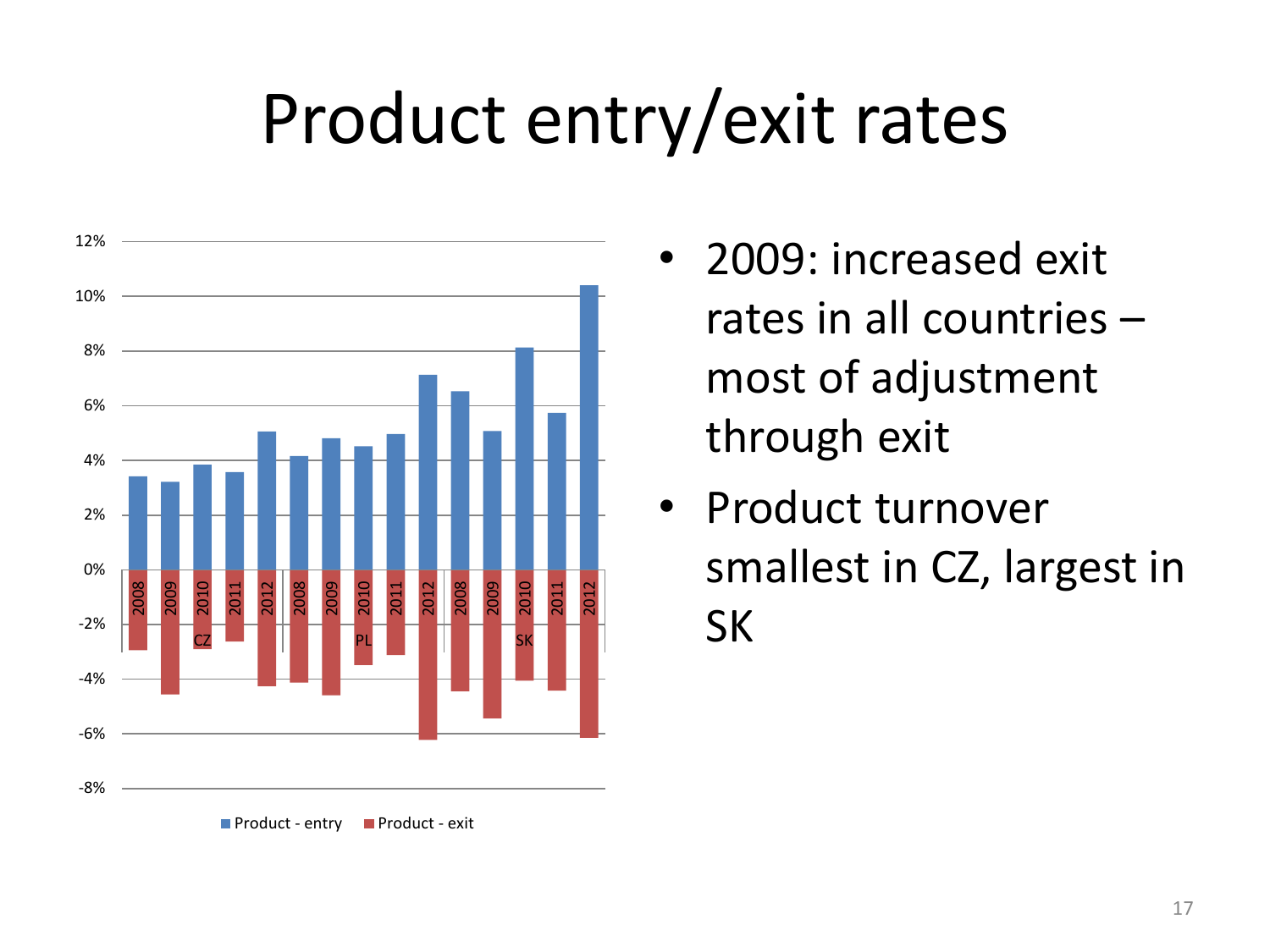## Country entry/exit rates





- Country entry remains positive
- CZ and PL: 2009 lots of exit from destinations.
- SK: exit delayed to 2010
- PL: recovery through new entry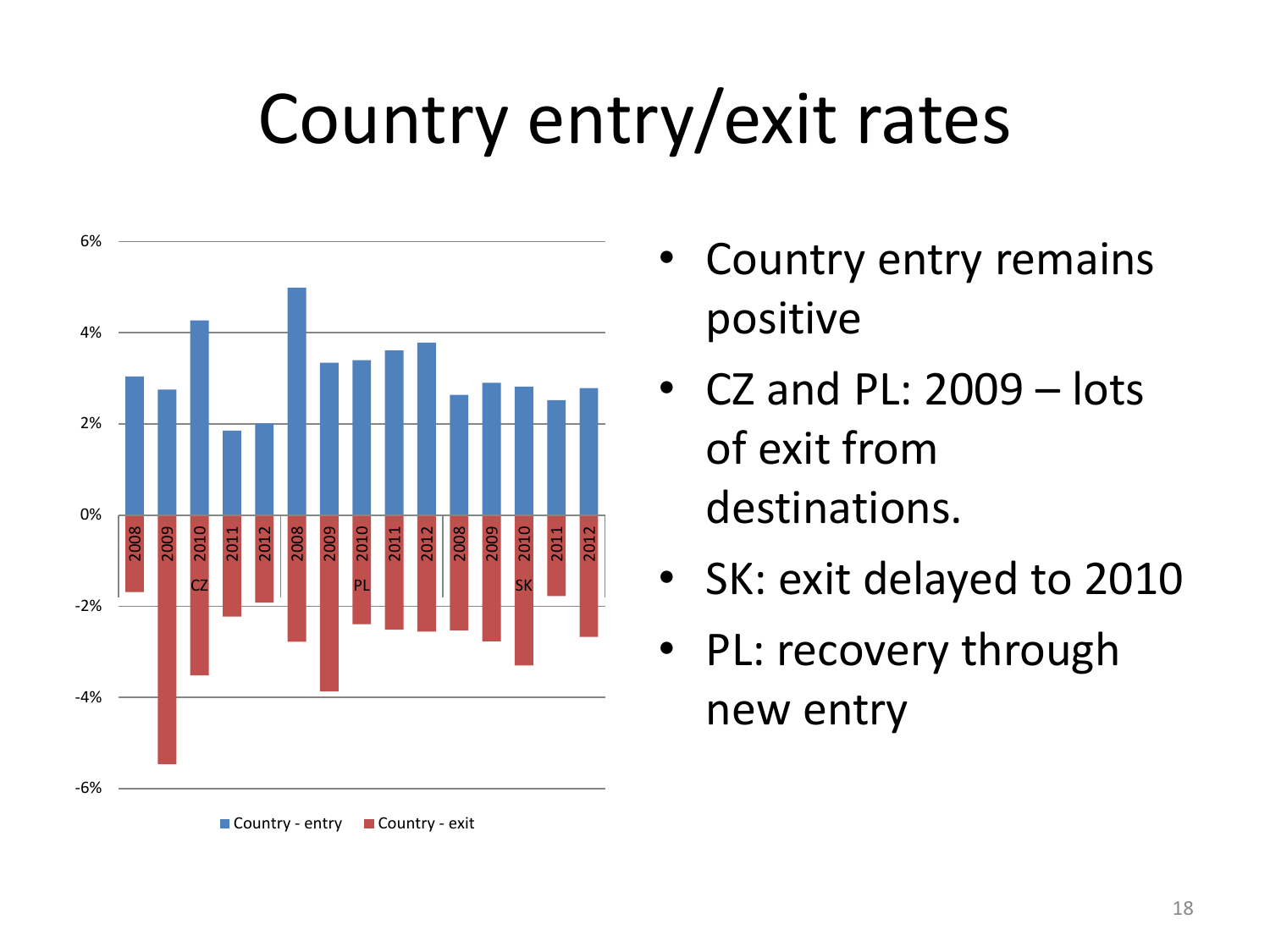## Residents vs Non-residents

• Visible non-residents' contribution to the post crisis recovery in both IM and total trade

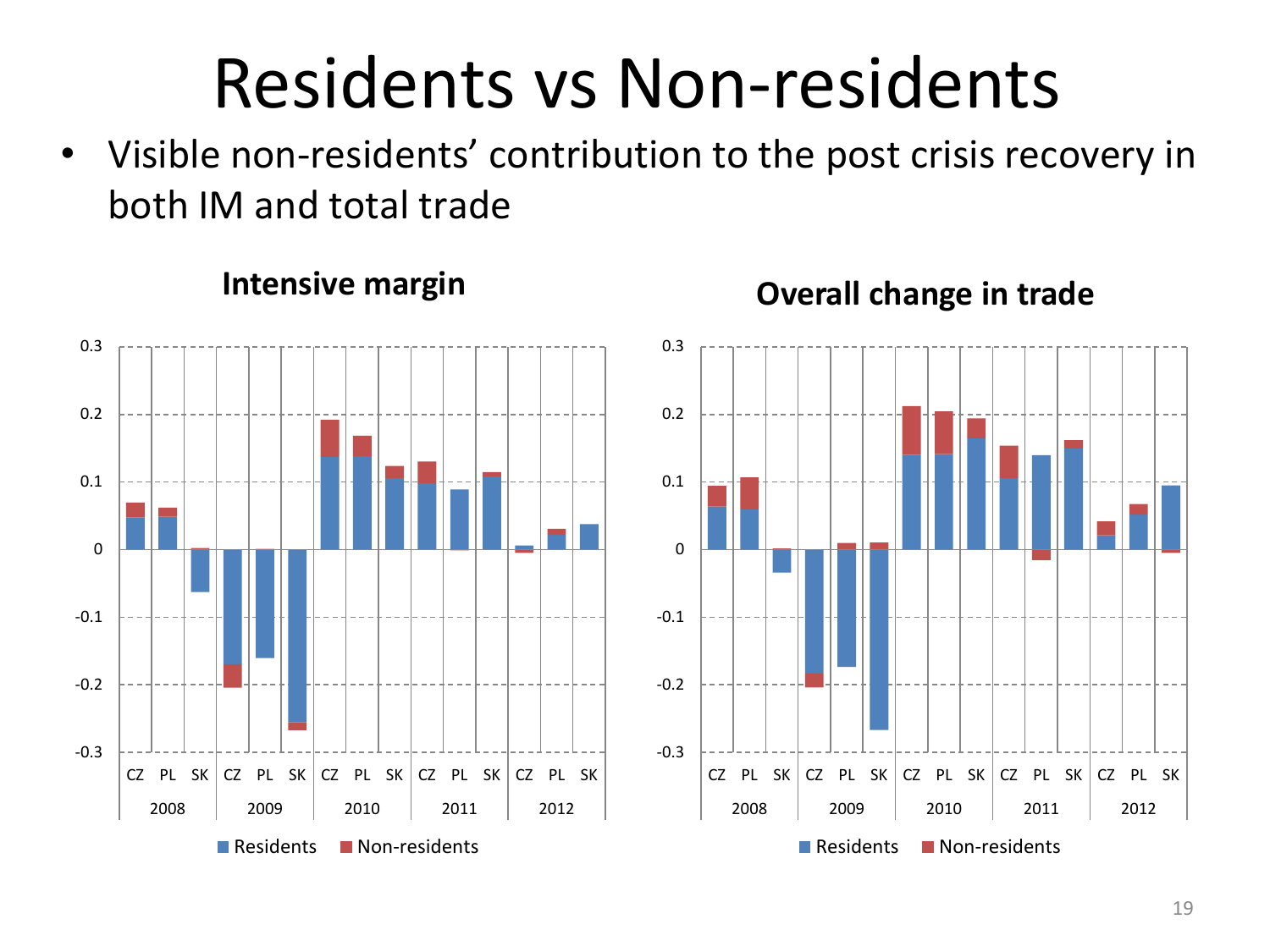### Firm and product extensive margin

• At the extensive margin non-residents contribute mainly to the firm margin, less to the product or country margin

-0.02 -0.01  $\Omega$ 0.01 0.02 0.03 0.04 0.05  $CZ$  PL SK CZ PL SK CZ PL SK CZ PL SK CZ PL SK 2008 2009 2010 2011 2012 Residents Non-residents



### **Firm extensive margin Product extensive margin**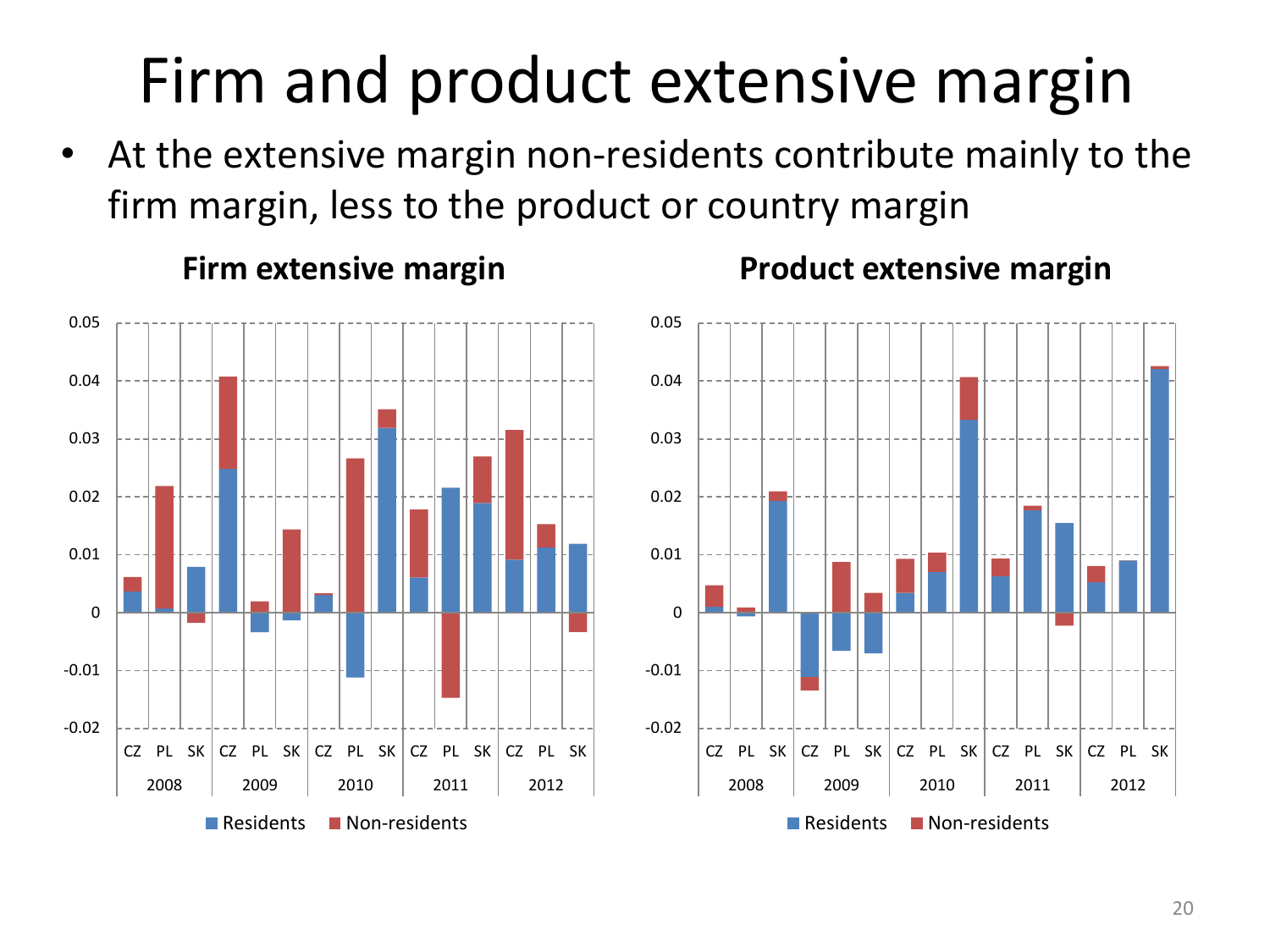### Product Groups Decomposition



### **Overall change in trade**

- Largest driver of the change in trade were intermediate goods
- Similar contributions in all three countries
- Slightly higher impact of capital goods in CZ, consumer goods in PL and other goods in SK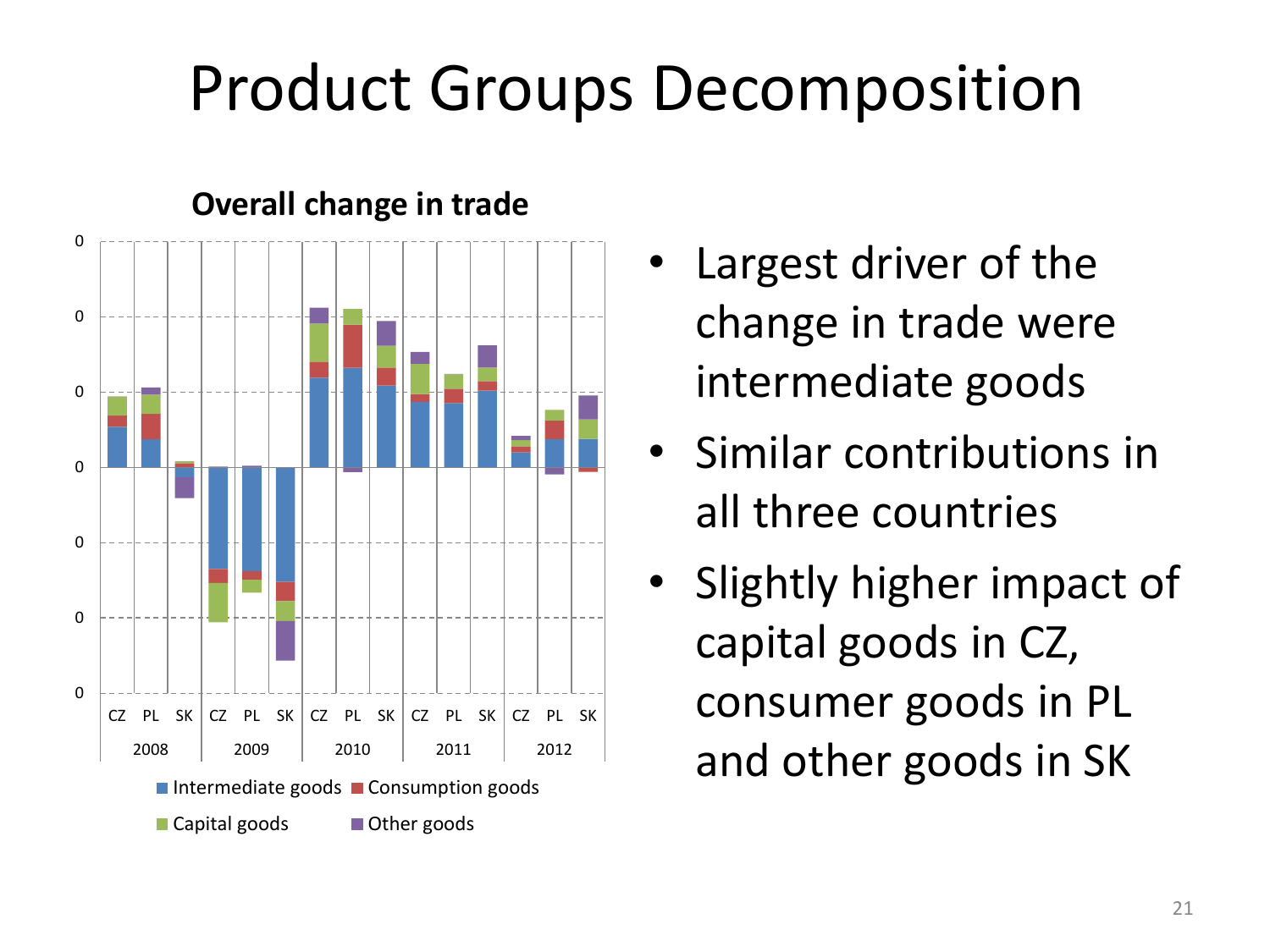### Product Groups Decomposition

- Intermediate goods drive the intensive margin
- Also important driver for FEM (negative in PL 2009)



### **Intensive margin**



### **Firm extensive margin**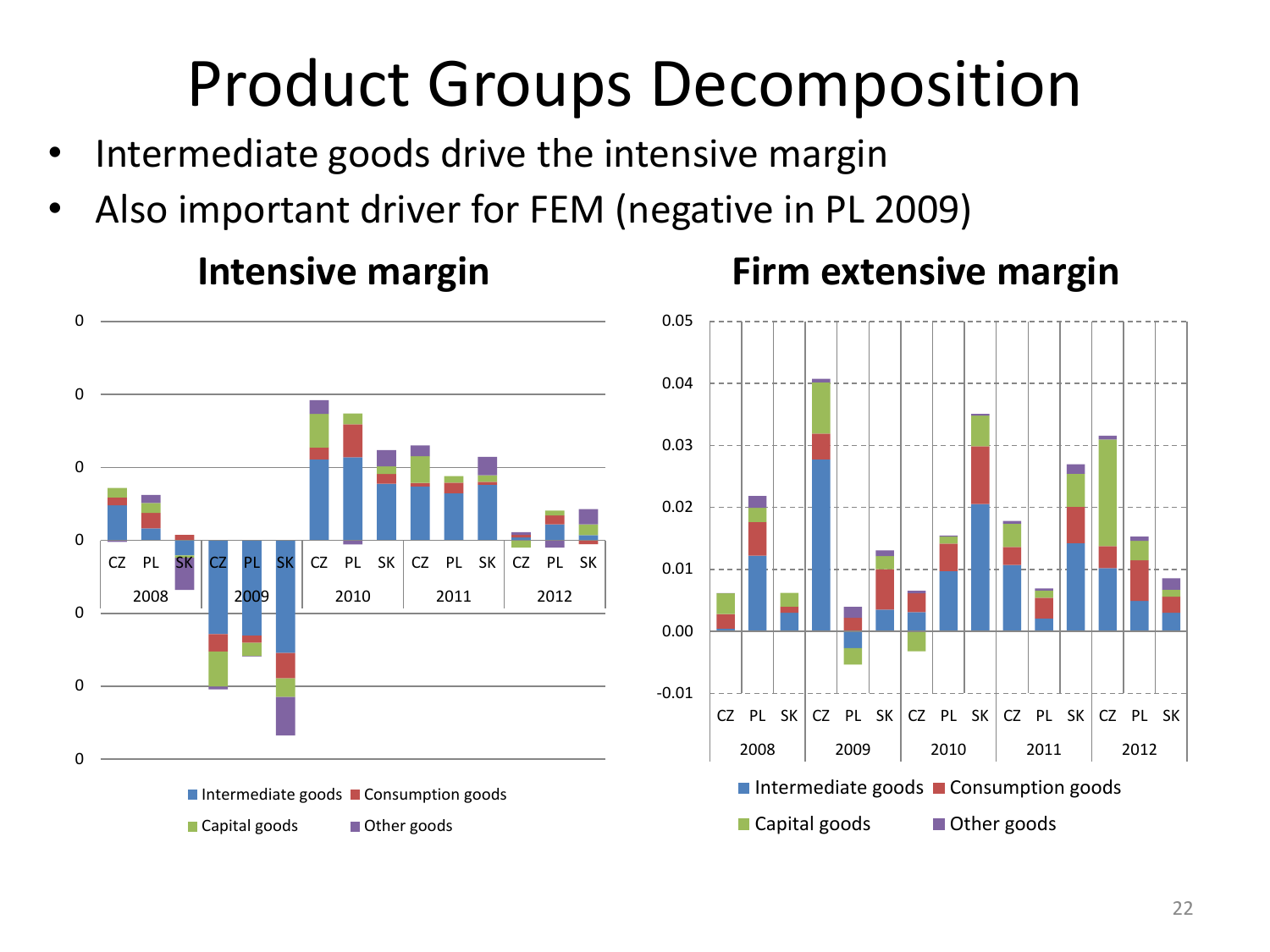### Product Groups Decomposition

- Intermediate goods drive most of the CZ CEM decline in 2009.
- In PL CEM driven by consumption goods in 2009.
- Intermediates again important for PEM.



### **Country extensive margin Product extensive margin**

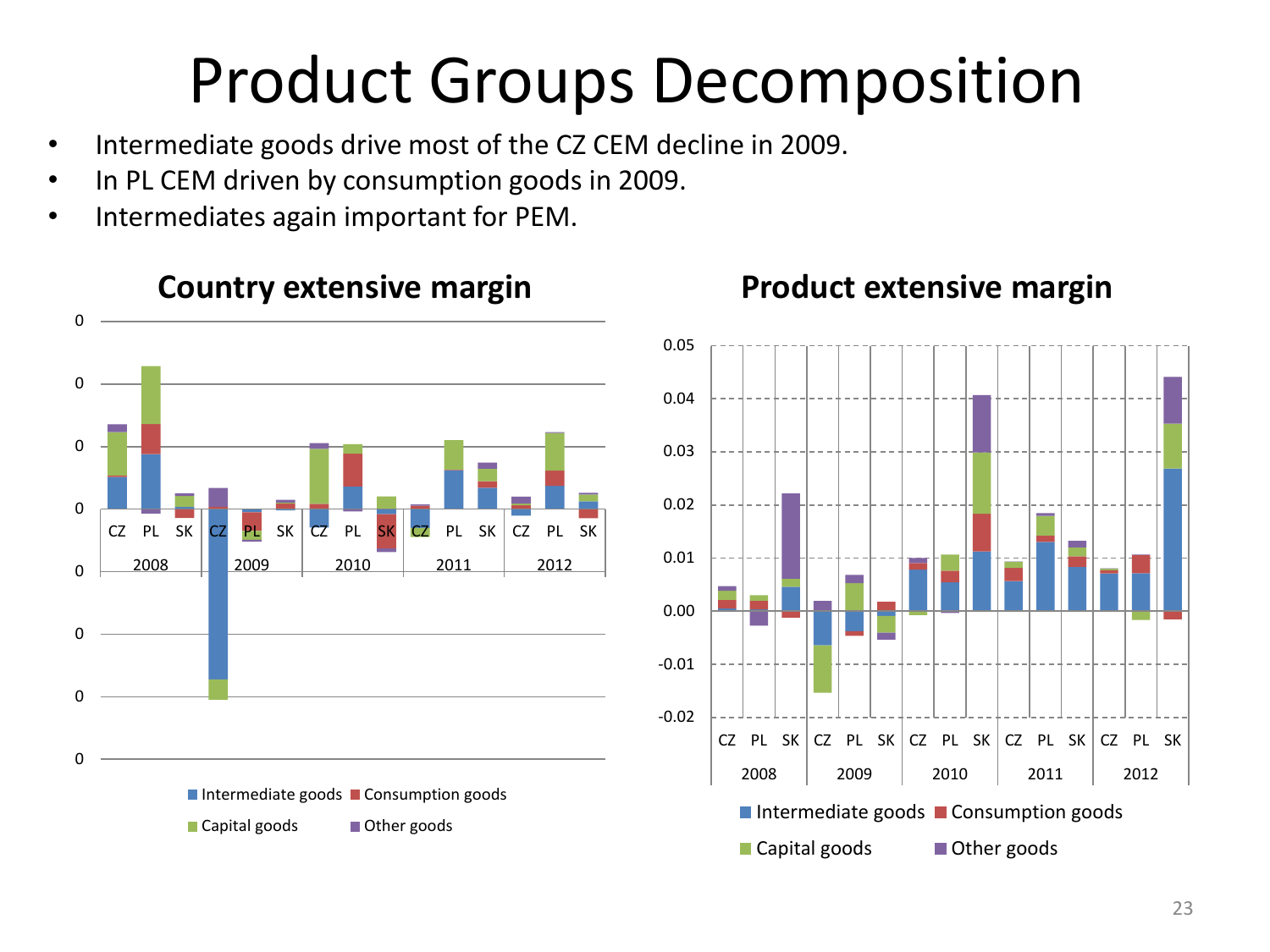# Factor intensity (FEM/CEM)

0.03



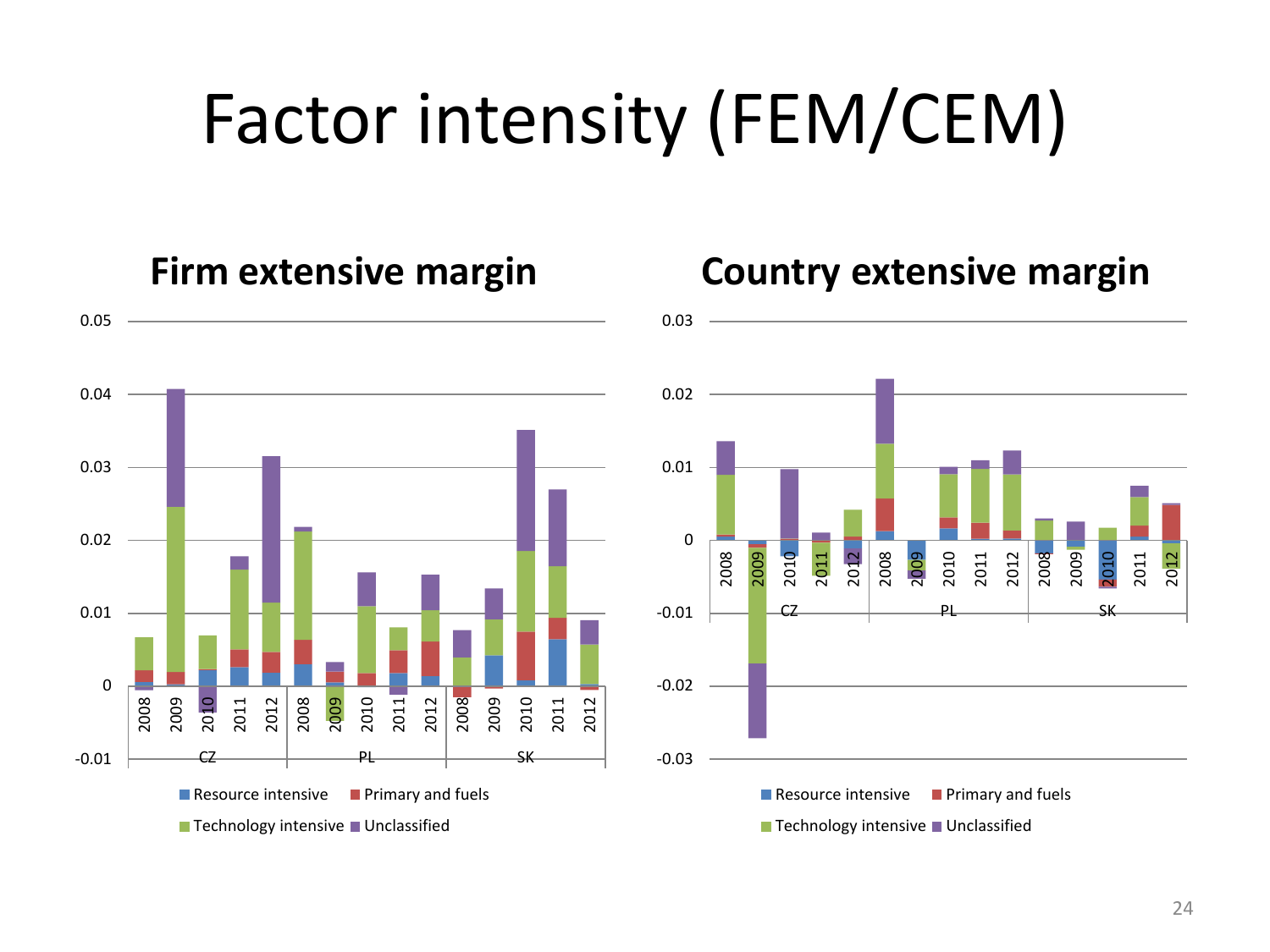## Factor intensity (PEM/IM)



### **Products extensive margin Intensive margin**

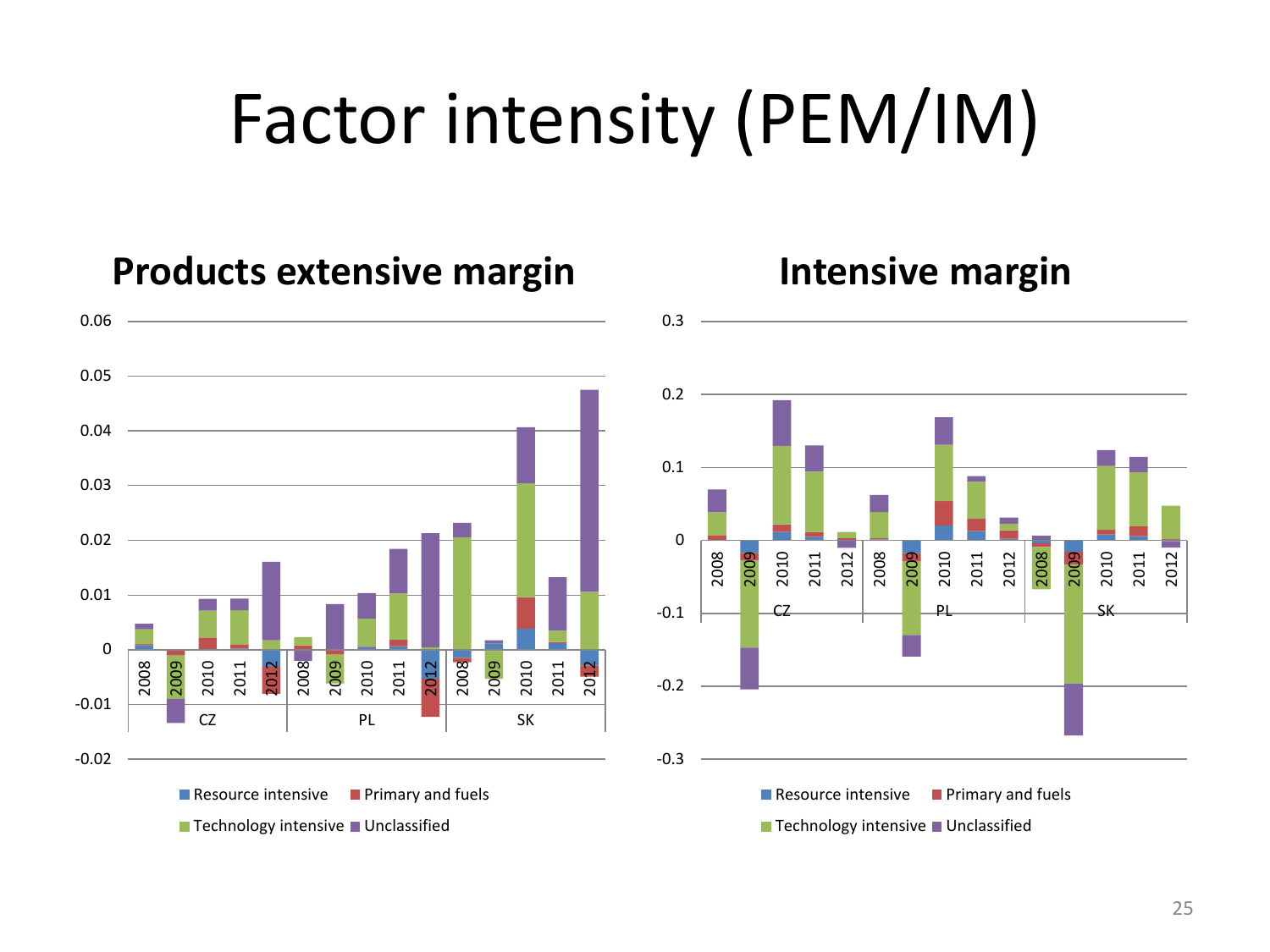# Cross-effects from regressions

- OLS estimates of cross-effects from firm-level regressions
- Margins: net country extensive, net product extensive, net intensive (continuing export relationships by firm, country)
- Dependent variable: w\_gr
- Dummies for years, source countries, destination countries, products by use, non-residents
	- Values for the highest value of w\_gr within firm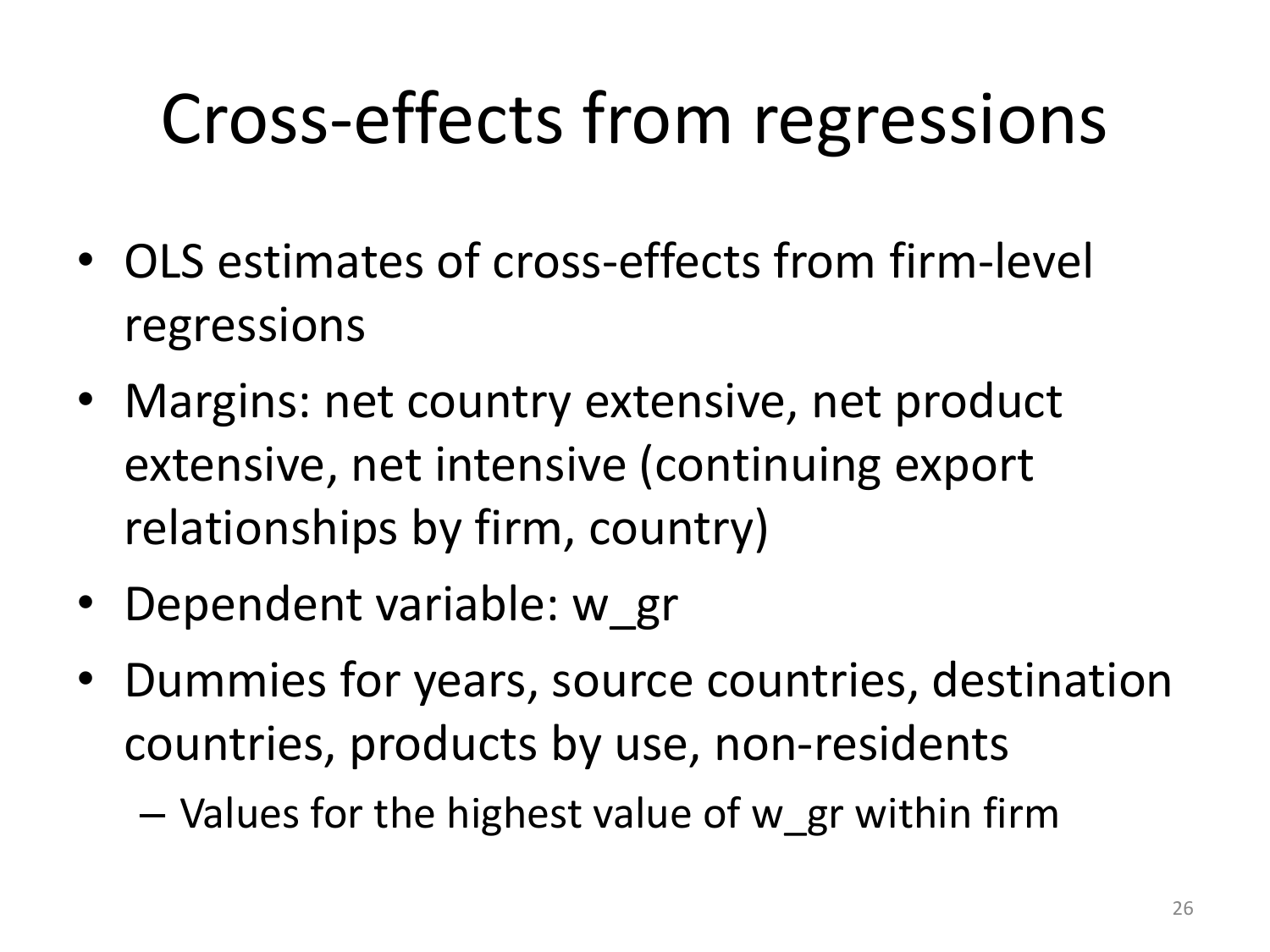|                 |                      | Net country Net product | <b>Net</b> |           |                                     |
|-----------------|----------------------|-------------------------|------------|-----------|-------------------------------------|
|                 | extensive            | extensive               | intensive  |           |                                     |
| 2009*PL         | $\ddot{}$            |                         | $\ddot{}$  | $\bullet$ | <b>CEM</b>                          |
| 2009*SK         | $\ddot{}$            |                         |            |           | - 2009: negative in CZ              |
| 2010*PL         |                      |                         |            |           | $-$ 2011: positive in SK            |
| 2010*SK         |                      | $\ddot{}$               | $\ddot{}$  |           |                                     |
| 2011*PL         |                      |                         |            |           | - More in CZ to ROEA, ROEU (SK a    |
| 2011*SK         | $\ddot{}$            |                         | $\ddot{+}$ |           | PL more to DE); PL: less to ROW     |
| 2012*PL         |                      |                         |            |           | - More Intermediate products in !   |
| 2012*SK         |                      |                         | $\ddot{+}$ |           |                                     |
| <b>ROEA*PL</b>  |                      |                         |            |           | - Non-residents less significant in |
| <b>ROEA*SK</b>  |                      | $\ddot{}$               |            | $\bullet$ | <b>PEM</b>                          |
| <b>ROEU*PL</b>  |                      |                         |            |           | - 2010: positive in SK              |
| <b>ROEU*SK</b>  |                      |                         |            |           |                                     |
| <b>ROW*PL</b>   |                      |                         |            |           | - More in SK to ROEA and ROW (S     |
| <b>ROW*SK</b>   |                      | $\ddot{}$               |            |           | firms expand their product          |
| intermediate*PL |                      |                         |            |           | portfolio)                          |
| intermediate*SK | $\ddot{\phantom{1}}$ |                         |            | $\bullet$ | <b>IM</b>                           |
| consumption*PL  |                      |                         |            |           |                                     |
| consumption*SK  |                      |                         |            |           | - 2009: positive in PL              |
| other*PL        |                      |                         |            |           | $-$ 2010-2012: positive in SK       |
| other*SK        |                      | $\ddagger$              |            |           | - SK: lower contribution to ROW     |
| non-res.*PL     |                      |                         |            |           |                                     |
| non-res.*SK     |                      |                         |            |           | Non-residents less significant in   |

- 2009: negative in CZ
- 2011: positive in SK
- More in CZ to ROEA, ROEU (SK and PL more to DE); PL: less to ROW
- More Intermediate products in SK
- Non-residents less significant in PL

### • PEM

- 2010: positive in SK
- More in SK to ROEA and ROW (SK firms expand their product portfolio)
- IM
	- 2009: positive in PL
	- 2010-2012: positive in SK
	- SK: lower contribution to ROW
	- Non-residents less significant in PL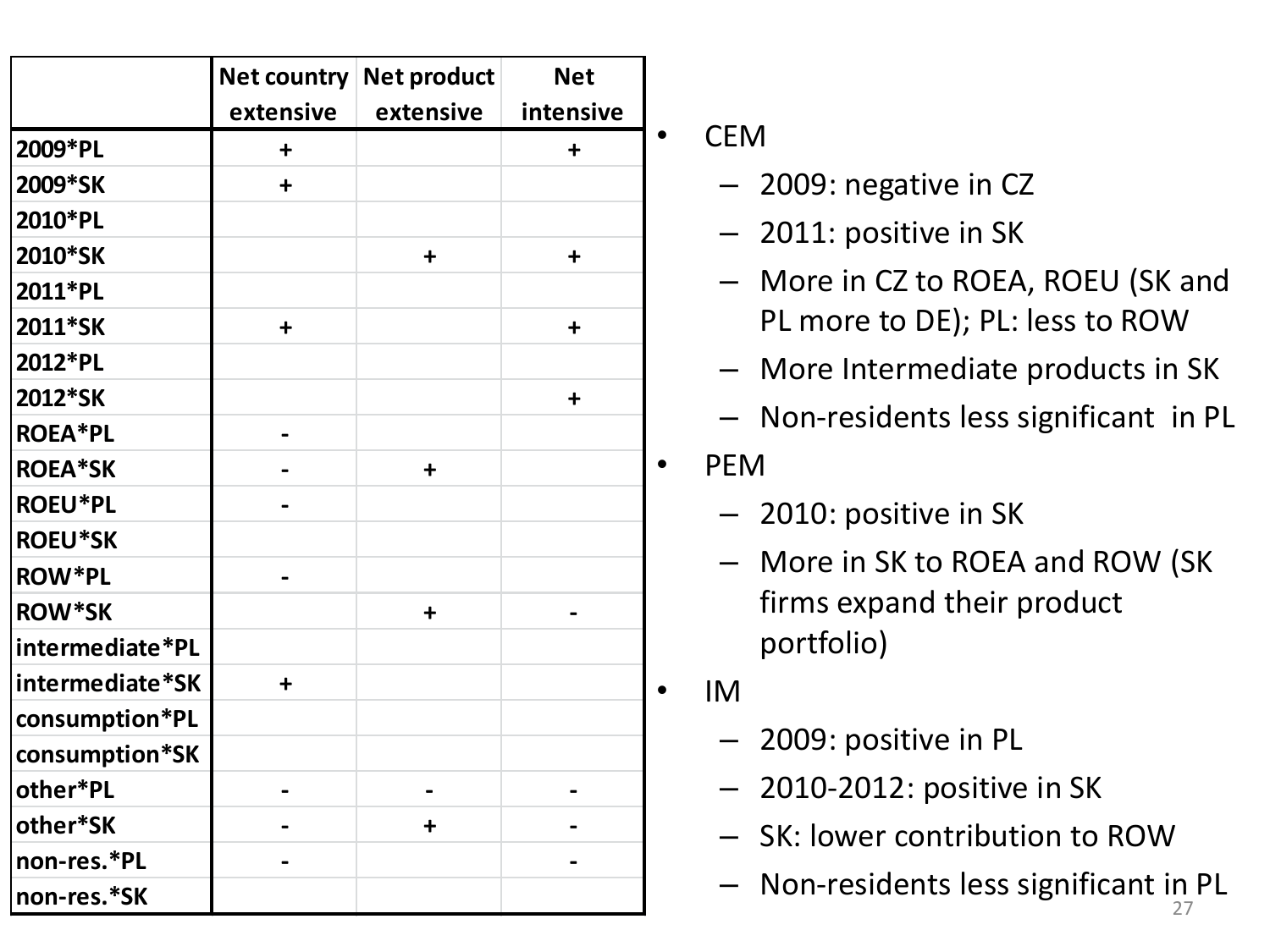# Conclusions I

- Most adjustment through intensive margins across all major destinations in 2009
- Non-residents drive firm extensive margins up
- More than 50% variation in trade due to intermediate goods. Large contribution to extensive margin.